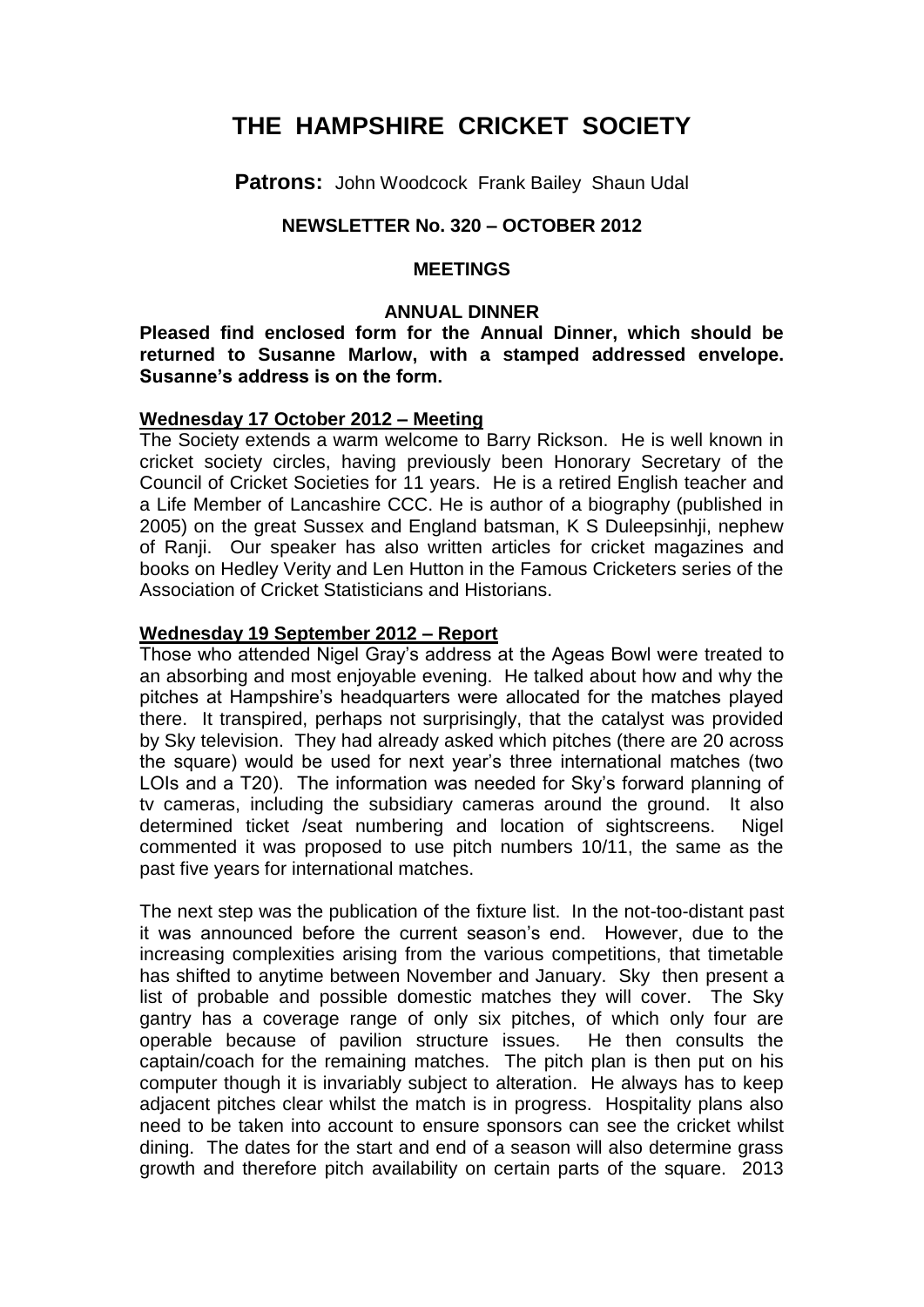pitch allocation will also be determined by hotel building works, which will need to avoid getting into the eyeline of batsmen. A different approach for wicket preparation is likely to be adopted for T20/CB40 4-day games though one common factor is the composition of the bowling attack.

The nursery ground was no less complex. He needs to have regard to the 2<sup>nd</sup> XI and Academy fixture lists. The general practice is to try and avoid both the main ground and the nursery being used simultaneously. International matches affect use of the latter, due to the metal tracking for storage of heavy tv equipment on the nursery outfield. Days are also allocated for practice prior to international matches.

After a lively Q and A session, John Young, in his vote of thanks, paid tribute to Nigel and his team. Nigel was then presented by Susanne Marlow with the Society's cheque for £250 for his testimonial.

#### **HAMPSHIRE'S CHAMPIONSHIP SEASON**

Is it possible for a County to win, or compete on T20 finals day, as well as a Lord's final, and achieve their Championship goals? History suggests not. In 2009, Sussex won the T20, reached the final of the Friends Provident Trophy at Lord's, when they lost to Hampshire, but won the Pro 40 League, which was decided on a league basis. However, they were relegated from Division One of the Championship. In the previous year, Kent reached both the T20 and FPT finals, lost both and were similarly relegated. 2010 was, of course, Somerset's "bridesmaid' year" when they were defeated in both the T20 and CB40 finals, and were second in the Championship. There is little doubt, therefore, that the emotional intensity of T20 finals day, which has always preceded the end of other cup/league competitions, is draining and has adversely affected a team's performance for the remaining part of the summer. In that context, Hampshire did extraordinarily well to win the CB40 final at the end of the season.

However, their Championship challenge after T20 finals day fizzled out dramatically. In particular, their batting imploded. Prior to finals day in Cardiff, they were second in the Championship with three matches remaining. They proceeded to lose all of them by wide margins.

In truth, that second position was misleading. The County were unconvincing in the four day game throughout the entire season. Of their four victories, three were by narrow margins. They defeated Glamorgan by two wickets at Cardiff, and then won the return at home by 31 runs in a match that was nip and tuck throughout. They won at Chelmsford in the most exciting match of the season by two runs, taking the last wicket by means of a boundary catch. Their final victory, against Northamptonshire at the Ageas Bowl, was obtained by losing only two wickets whilst obtaining 329 in the last innings. The result, though, masked the fact that Hampshire had been outplayed comprehensively on the first three days, Northants setting the victory target via a declaration.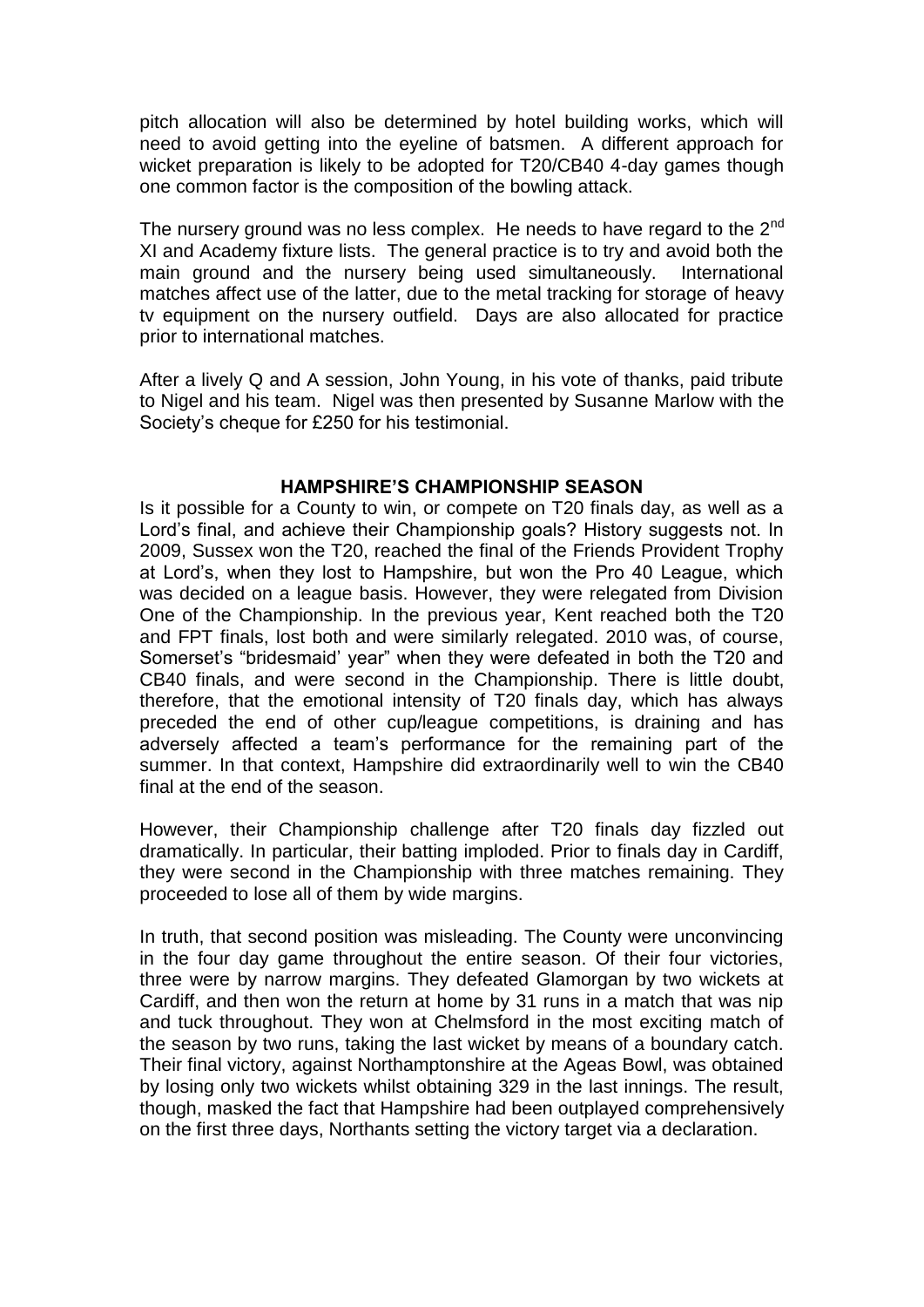The batting, so strong on paper, was almost universally disappointing throughout the summer. They reached 300 in the first innings five times only, going on to 400 just once (at Headingley). Their average total in completed first innings was 265. In eight of the 12 matches when both sides completed their first innings, they were headed for the lead on eight occasions. It was not the form of promotion contenders.

It was ironic that the County possessed the leading run scorer and highest wicket taker in the Division in Jimmy Adams and David Balcombe respectively. As for fielders, Liam Dawson held the most number of catches (37) by any fielder in the country, and, similarly, Michael Bates was the most prolific wicketkeeper.

The Hampshire captain passed 1000 runs in all matches. However, the form of Michael Carberry, who missed some games through a serious knee injury in mid-season, Simon Katich, James Vince and Sean Ervine was in inverse proportion to their assured efforts in the shorter game. Whilst all except Carberry scored at least one century, much more was needed. Carberry was unable to add to his record number of centuries (20) by a batsman in the Rose Bowl era. He looked to be getting into his stride with an unbeaten 84 against Leicestershire at home before injury intervened, but rarely found form on his return. The only time the batting looked anywhere near convincing was when Neil McKenzie was available. In five matches, he scored 406 runs, averaging 67.16. He made two significant contributions to two of the victories, making 139 in the first innings at Chelmsford and then helped his captain post 150 for the opening wicket against Northants. Liam Dawson, though recording a career best 134 not out at Tunbridge Wells, also found form elusive. Bilal Shafayat scored a most attractive 93 on debut against Derbyshire at home, but did not pass fifty again until the last match of the same season, against the same opponents. The failure of the batting was therefore collective.

Of the bowlers, no praise can be too high for David Balcombe. He bowled well over 500 whole hearted overs, of which some 20% were maidens, testament to his accuracy. He was well supported by James Tomlinson, who after missing the opening four championship matches, took a creditable 43 wickets. Both men were specialist 4-day bowlers and therefore had, effectively, two starts to the season. As with the batting, though, the support to the lead performers was inconsistent. Towards the end of the season, Sean Ervine pitched the ball further up at a higher pace and was far more menacing than at any time in his career. Chris Wood bowled well on occasions. He is a developing all-rounder, taking both five wickets in an innings and scoring his maiden century (at Leicester) during the season. Dimi Mascarenhas, as always, was economical but took only seven wickets. Kabir Ali struggled for form and fitness again. Hamza Riazzuddin started the season well, gaining a career best 5 for 61 in the win at Cardiff, but then lost his place on Tomlinson's return. He had also given tantalising glimpses of batting talent. David Griffiths ended the season well.

As for spin, Danny Briggs was as rarely sighted as the cuckoo was heard. He played in only four championship matches as Hampshire decided to leave the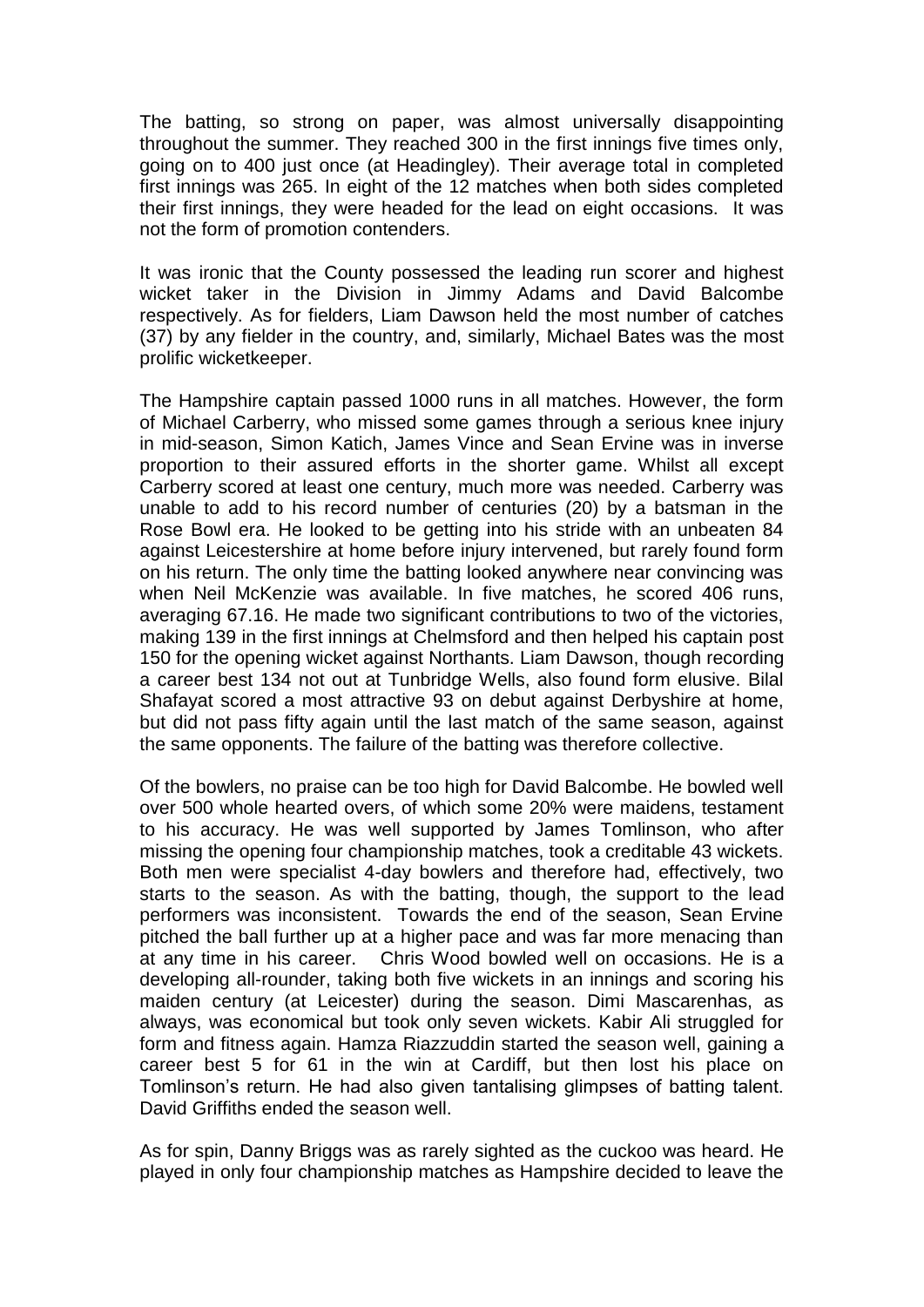grass on wickets at the Ageas Bowl. Weather conditions also usually meant an array of seamer friendly wickets away from home. In terms of his development, he cannot really afford a similar season in 2013. Liam Dawson stepped into the spin bowler's role creditably, taking 26 wickets (avge 32.19), including a career best 5 for 29 against Leicestershire at the Ageas Bowl in early season. The season was, though, a generally difficult year for English spin bowlers. The experienced Monty Panesar (Sussex) and David Wainwright (Derbyshire) stood out above all others, being the only native spin bowlers to claim more than 50 wickets.

Michael Bates kept wicket splendidly. His final tally of 57 dismissals (56ct; 1st) was the best in the country. At the start of the season, he achieved the near impossible by batting so well that Nic Pothas was barely missed. After a 93 against Loughborough, he made a most mature 87 against Gloucestershire. Chasing 290, Hampshire subsided to 72 for six. A defeat by an embarrassing margin seemed inevitable. With a wonderfully positive approach, borne out of inate confidence, however, Bates, Wood (65), and Riazzuddin (28) then took the County to within 31 runs of victory. A maiden century (103) at Headingley followed a month later. Unfortunately, but perhaps predictably, the strain of a long season for one so young took its toll and his run making had almost ground to a halt in the final month of the season. He should, though, be better equipped to cope with the relentless demands of the modern wicketkeeper/batsman next summer. He always remained a class act behind the stumps and in the CB final at Lord's delivered a masterclass which even had the old pros in the Sky commentary box purring. He was most unlucky to miss out on selection for the Lions and the ECB development squads.

The highlights of the season in all cricket? David Balcombe and Chris Wood figure prominently. Their pulsating tenth wicket partnership at Grace Road was featured in the September Newsletter. There was also the Bates/Wood partnership of 118 for the seventh wicket against Gloucestershire in the first Championship fixture against Gloucestershire at the Ageas Bowl (see above). Balcombe returned Ageas Bowl record figures of 8 for 71 earlier in the same match. Wood's last over on T20 finals day against Yorkshire, in which he took three wickets, was also memorable. The captaincy of Mascarenhas throughout finals day, and similarly Jimmy Adams in the CB40 final, was outstanding. Adams scored three centuries, all at the Ageas Bowl, and all in adversity. His last was a marvellous single handed effort of 139 not out, when he carried his bat against Essex. Liam Dawson batted on all four days for his century at Tunbridge Wells. And let us not forget Kabir Ali's last maiden ball at Lord's.

The season's champagne moments must rest, though, with Dawson. He twice dismissed Kevin Pietersen first ball for golden ducks. He will be able to dine out on that feat for the rest of his days.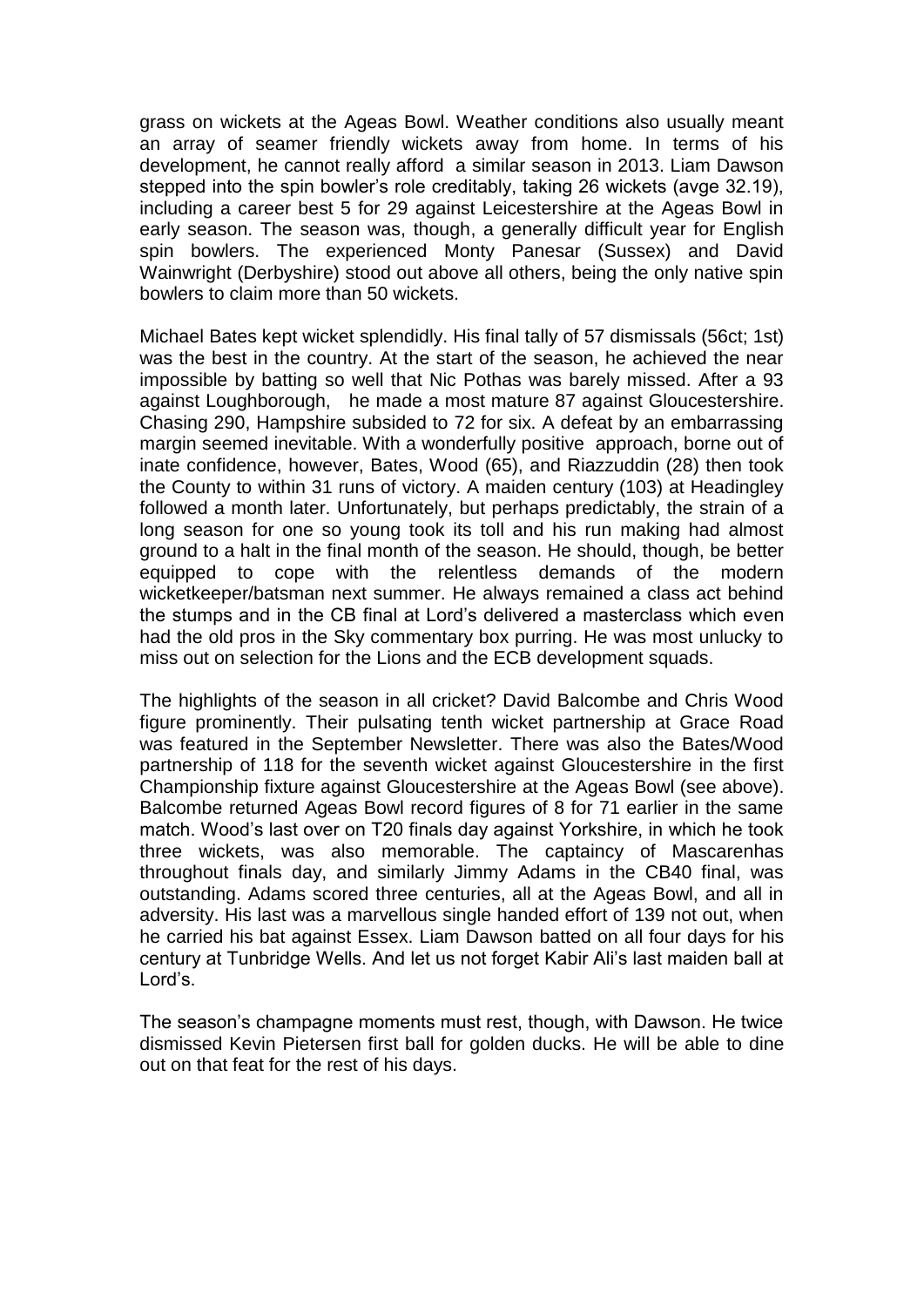## **1000 RUNS IN A SEASON SINCE 1993**

The introduction of four-day championship cricket in 1993. has reduced the number of times batsmen have scored 1000 runs in a season dramatically. By reaching the landmark in all first-class matches in 2012, Jimmy Adams has now performed the feat four times, which is a post-1993 record. The full list for the period concerned is:-

- 4 Jimmy Adams
- 3 Michael Carberry, Robin Smith and Paul Terry
- 2 John Crawley, Will Kendall and Mark Nicholas
- 1 Michael Brown, David Gower, Matthew Hayden, Neil Johnson, Michael Lumb, Neil McKenzie and Giles White

The most number of runs scored in the last twenty years is 1737 (avge 66.80) by John Crawley in 2006.

## **50 WICKETS IN A SEASON SINCE 1993**

50 wickets in a season is now the accepted landmark for a bowler since 1993. Those bowlers to have performed the feat in the period concerned are:-

- 6 Shaun Udal
- 4 Shane Warne
- 2 Cardigan Connor and Alex Morris
- 1 David Balcombe, Peter Hartley, Dimitri Mascarenhas, Nixon McLean, Alan Mullally, Heath Streak, Imran Tahir and James Tomlinson

David Balcombe's 64 wickets last summer puts him in sixth place in the post-1993 list.

| <b>Shaun Udal</b>      | 74 | (1993) |
|------------------------|----|--------|
| Cardigan Connor        | 72 | (1994) |
| <b>Shane Warne</b>     | 70 | (2000) |
| <b>Shaun Udal</b>      | 69 | (1994) |
| <b>James Tomlinson</b> | 67 | (2008) |
| <b>David Balcombe</b>  | 64 | (2012) |
| Nixon McLean           | 62 | (2001) |

## **MOST CATCHES BY A FIELDER IN A SEASON SINCE 1993**

## **37 Liam Dawson in 2012**

Dawson's tally was the most claimed by a Hampshire fielder since Paul Terry (39) in 1989. Terry played in 23 matches that year.

## **50 DISMISSALS BY A WICKETKEEPER IN A SEASON SINCE 1993**

58 - Nic Pothas (56 ct; 2st) in 2006

## **57 - Michael Bates (56 ct; 1st) in 2012**

- 56 Adi Aymes (53ct; 3st) in 1995
- 55 Adi Aymes (53ct; 2st) in 1998
- 53 Adi Aymes (51ct; 2st) in 1999
- 51 Nic Pothas (48ct; 3st) in 2005
- 50 Nic Pothas (45ct; 5st) in 2004